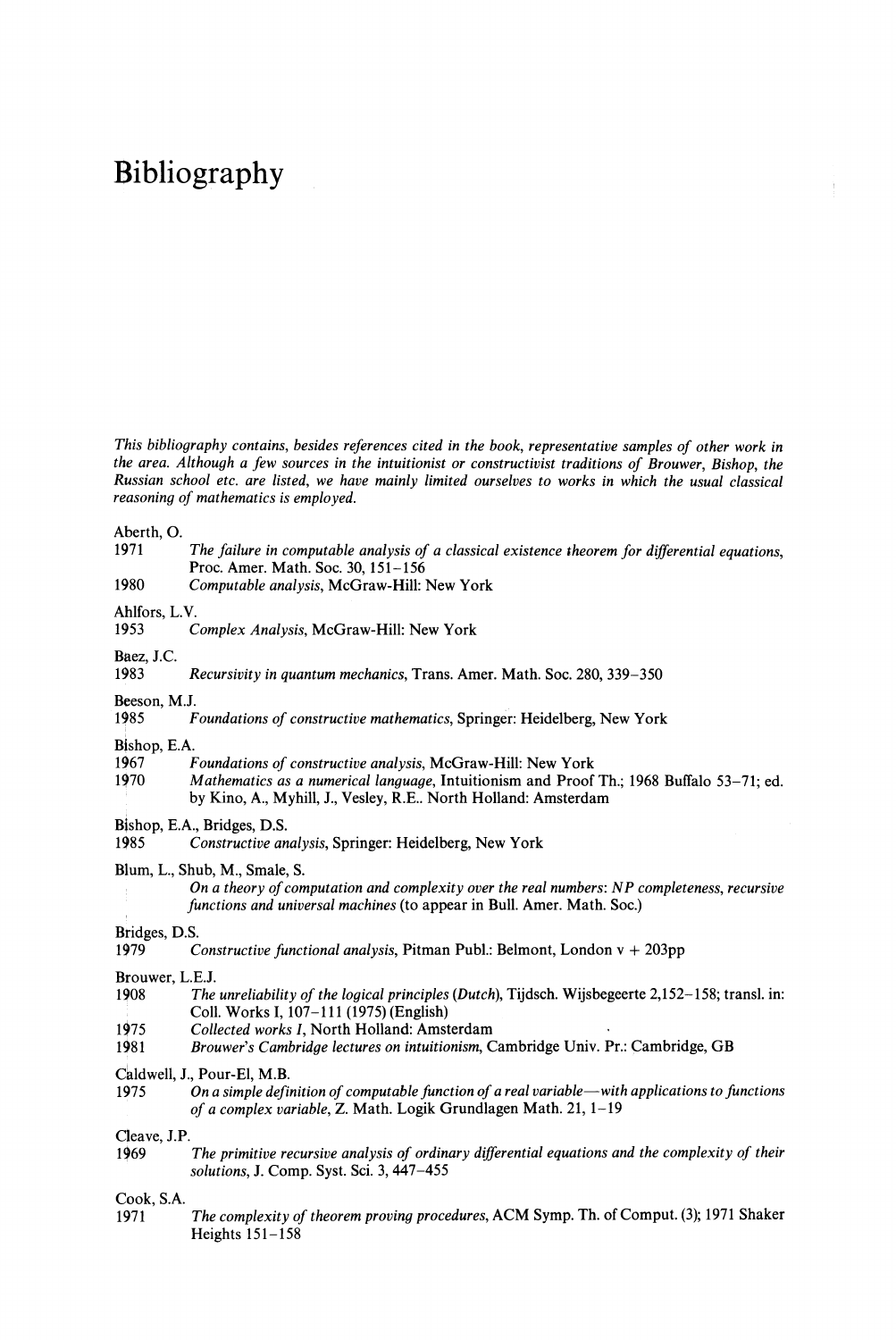Cutland, N.J.<br>1980 C **1980** *Computability. An introduction to recursive function theory,* **Cambridge Univ. Pr.: Cambridge, GB** 

## Dalen van, D.<br>1973 Le

1973 *Lectures on intuitionism,* Cambridge Summer School Math. Log.; 1971 Cambridge, GB 1-94; ed. by Rogers, H., Mathias, A.R.D.. Lect. Notes Math. 337, Springer: Heidelberg, New York

### Davis, M.D.<br>1958

**1958** *Computability and unsolvability,* **McGraw-Hill: New York**

## Denef, J., Lipshitz, L.<br>1984 Power ser

**1984** *Power series solutions of algebraic differential equations,* **Math. Ann. 267, 213-238**

# Dieudonné, J.A.<br>1969 Four

- **1969** *Foundations of modern analysis,* **Academic Pr.: New York**
- Dunford, N., Schwartz, J.T.
- Linear Operators, Part I, Intersci. Publ.: New York

# Feferman, S.<br>1977

- **1977** *Theories of finite type related to mathematical practice,* **Handb. of Math. Logic 913-971;** ed. by Barwise, J.. Stud. Logic Found. Math. 90, North Holland: Amsterdam
- **1979** *Constructive theories of functions and classes,* **Logic Colloq.; 1978 Mons 159-224; ed. by** Boffa, M., Dalen van, D., McAloon, K.. Stud. Logic Found. Math. 97, North Holland: Amsterdam
- **1984** *Between constructive and classical mathematics,* **Computation and Proof Theory, Logic** Colloq.; 1983 Aachen 2, 143-162; ed. by Börger, E., Oberschelp, W., Richter, M.M., Schinzel, B., Thomas, W.. Lect. Notes Math. 1104, Springer: Heidelberg, New York
- Friedman, H.M., Ko, Ker-I<br>1982 Computational c
- **1982** *Computational complexity of real functions,* **Theor. Comput. Sci. 20, 323-352**
- Friedman, H.M.<br>1984 The
- **1984** *The computational complexity of maximization and integration,* **Adv. Math. 53, 80-98**

# Goodstein, R.L.<br>1961 Recu

1961 *Recursive analysis,* North Holland: Amsterdam

# Grzegorczyk, A.<br>1955 Com

- 1955 *Computable functionals,* Fund. Math. 42, 168-202
- **1957** *On the definitions of computable real continuous functions,* **Fund. Math. 44, 61-71**
- 1959 *Some approaches to constructive analysis,* Constructivity in Math.; 1957 Amsterdam 43-61; ed. by Heyting, A.. Stud. Logic Found. Math., North Holland: Amsterdam

### Halmos, P.R.

- 1950 *Measure theory,* Van Nostrand: New York
	- **1951** *Introduction to Hubert space,* **Chelsea: New York**

### Hauck, J.

- **1981** *Berechenbarkeit in topologischen Rάumen mit rekursiver Basis,* **Z. Math. Logik Grundlagen** Math. 27, 473-480
- **1984** *Zur Wellengleichung mit konstruktiven Randbedingungen,* **Z. Math. Logik Grundlagen Math.** 30, 561-566

## Hellwig, G.<br>1964

**1964** *Partial differential equations,* **Blaisdell: New York**

### Heyting, A.<br>1956

**1956** *Intuitionism. An introduction,* **North Holland: Amsterdam**

### Huang, W., Nerode, A.

**1985** *Application of pure recursion theory in recursive analysis (Chinese),* **Shuxue Xuebao 28/5,** 625-635

## Hyland, J.M.E.<br>1982 *Api*

1982 *Applications of constructivity,* Int. Congr. Log., Meth. and Phil, of Sci. (6, Proc); 1979 Hannover 145-152; ed. by Cohen, L.J., Los, J., Pfeiffer, H., Podewski, K.-P.. Stud. Logic Found. Math. 104, North Holland: Amsterdam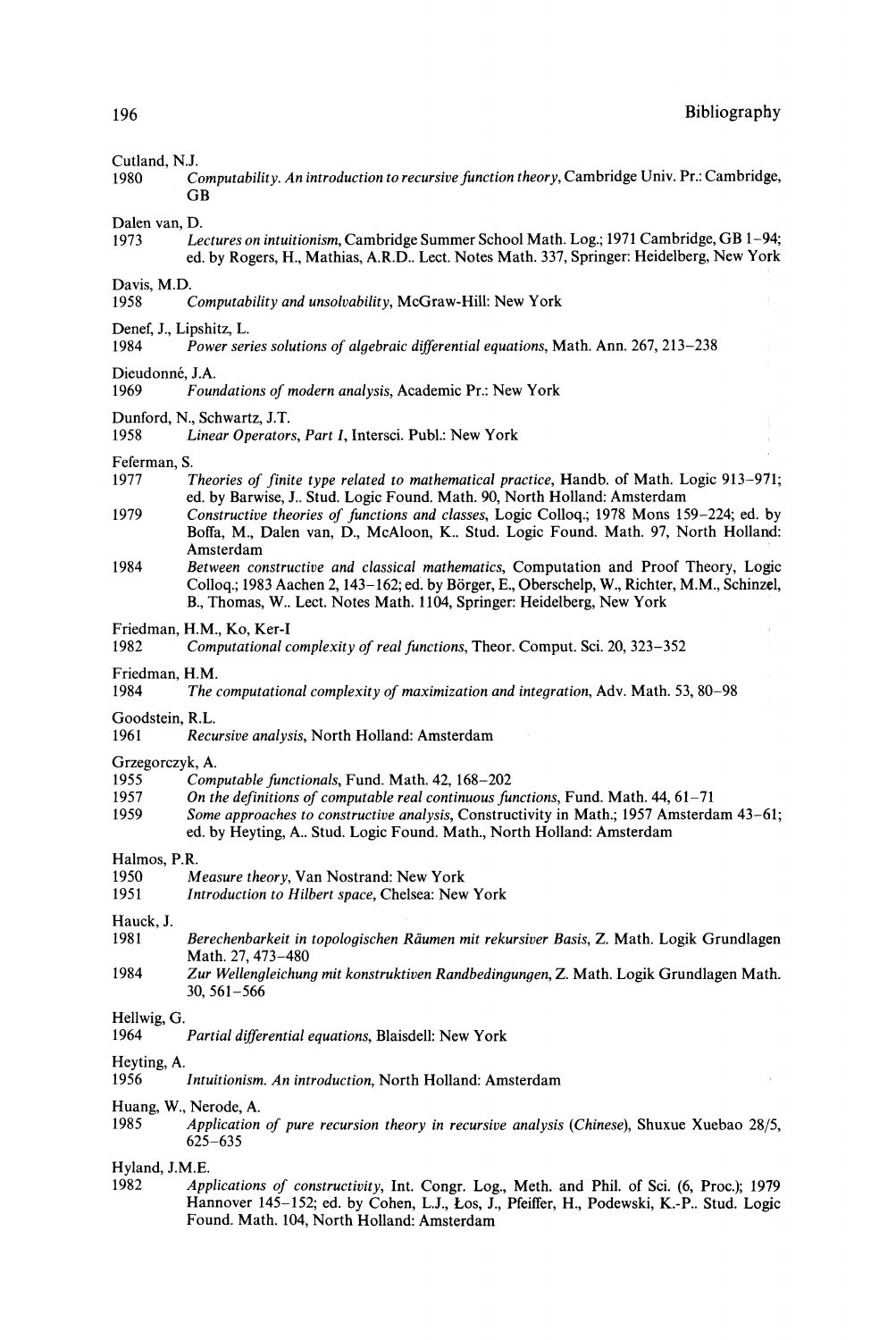Kalantari, I., Weitkamp, G.<br>1985 Effective topolog

**1985** *Effective topological spaces I: A definability theory. II: A hierarchy,* **Ann. Pure Appl. Logic** 29,1-27,207-224

Karp, R.M.<br>1972

1972 *Reducibility among combinatorial problems,* Compl. of Computer Computation; 1972 York town Heights 85-103; edited by Miller, R.E., Thatcher, J.W., Bohlinger, J.D.. Plenum Publ.: New York

# Klaua, D.

1961 *Konstruktive Analysis,* Dt. Verlag Wiss.: Berlin

Kleene, S.C.<br>1952

- **1952** *Introduction to metamathematics,* **North Holland: Amsterdam**
- **1956** *A note on computable functions,* **Indag. Math. 18, 275-280**

Ko, Ker-I<br>1983

- **1983** *On the computational complexity of ordinary differential equations,* **Inform, and Control 58,** 157-194
- Kreisel, G., Lacombe, D.<br>1957 Ensembles réc
- **1957** *Ensembles rέcursivement mesurables et ensembles recursivement ouverts ou fermes,* **C. R. Acad.** Sci., Paris 245,1106-1109

# Kreisel, G.

- **1958** *Review of "Meschkowskί, H:. 'Zur rekursiven Funktionentheorie\ Acta Math.* **95(1956), 9-23",** MR 19, 238
- **1974** *A notion of mechanistic theory,* **Synthese 29, 11-16**
- **1982** *Brouwer's Cambridge lectures on ίntuitionism,* **Canad. Phil. Rev. 2, 249-251**

## Kreitz, C., Weihrauch, K.<br>1984 *A unified anni*

**1984** *A unified approach to constructive and recursive analysis,* **Computation and Proof Theory,** Logic Colloq.; 1983 Aachen 2,259-278; edited by Boerger, E., Oberschelp, W., Richter, M.M., Schinzel, B. Thomas, W., Lect. Notes Math. 1104, Springer: Heidelberg, New York

## Kushner, B.A.<br>1973 Le

**1973** *Lectures on constructive mathematical analysis (Russian),* **Nauka: Moskva 447pp; transl.:** Amer. Math. Soc: Providence (1984) (English)

# Lachlan, A.H.<br>1963 Re

1963 *Recursive real numbers,* J. Symb. Logic 28, 1-16

### Lacombe, D.

- **1955a** *Extension de la notion de function recursive aux functions d'une ou plusieurs variables reelles. I,* C. R. Acad. Sci., Paris 240, 2478-2480
- **1955b** *Extension de la notion de fonction recursive aux functions d'une ou plusieurs variables reelles II, III,* C. R. Acad. Sci., Paris 241,13-14,151-153
- **1955c** *Remarque sur les opέrateurs recursifs et sur les functions recursives d'une variable rέelle,* **C. R.** Acad. Sci., Paris 241, 1250-1252
- 1957a *Quelques propriέtέs d'analyse recursive,* C. R. Acad. Sci., Paris 244, 838-840, 996-997
- **1957b** *Les ensembles rέcursivement ouverts ou fermes, et lews applications a Vanalyse recursive,* C. R. Acad. Sci., Paris 245, 1040-1043
- **1958** *Sur les possibilitέs d'extension de la notion de fonction recursive aux fonctions d'une ou plusieurs variables reelles,* Raisonn. en Math, et Sci. Exper.; 1955 Paris 67-71, Colloq. Int. CNRS. 70, CNRS Inst. B. Pascal: Paris 140pp
- **1959** *Quelques procέdes de definition en topologie recursive,* **Constructivity in Math.; 1957 Amsterdam** 129-158 ed. by Heyting, A.. Stud. Logic Found. Math., North Holland: Amsterdam

Loomis, L.H.

| 1953 |  |  | An introduction to abstract harmonic analysis, Van Nostrand: New York |  |  |  |  |  |
|------|--|--|-----------------------------------------------------------------------|--|--|--|--|--|
|------|--|--|-----------------------------------------------------------------------|--|--|--|--|--|

## Mazur, S.<br>1963

**1963** *Computable analysis,* **PWN: Warsaw**

Metakides, G., Nerode, A.

**1982** *The introduction of non-recursive methods into mathematics,* **Brouwer Centenary Symp.; 1981** Noordwijkerhout 319-335; in Troelstra, A.S., Dalen van, D. (eds.) (1982)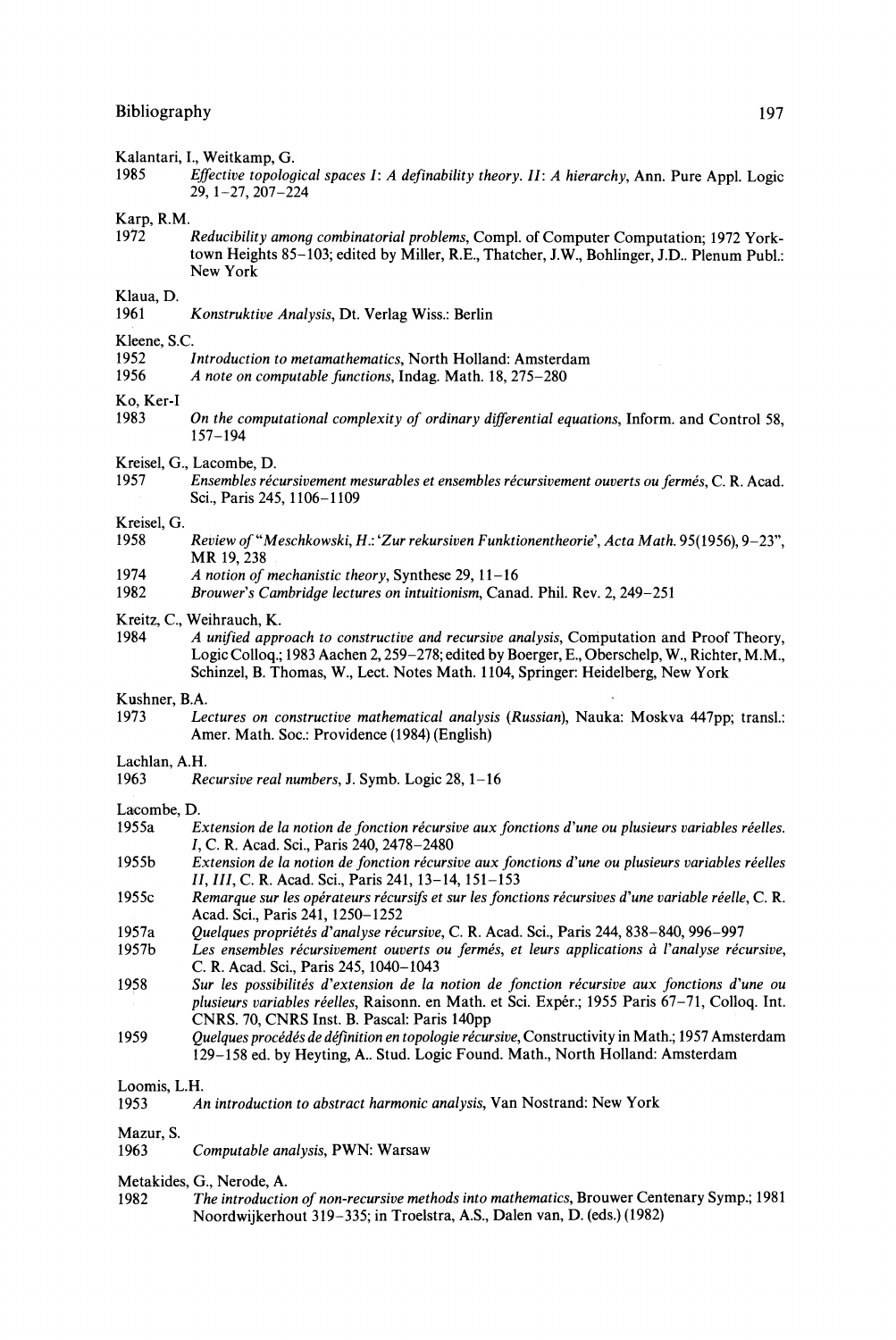### Metakides, G., Nerode, A., Shore, R.A.

**1985** *Recursive limits on the Hahn-Banach theorem,* **E. Bishop—Reflection on Him & Research;** 1983 San Diego 85-91; edited by Rosenblatt, M.. Contemp. Math. 39, Amer. Math. Soc: Providence

Moschovakis, Y.N.<br>1964 Recursin

- 1964 *Recursive metric spaces,* Fund. Math. 55, 215-238
- **1966** *Notation systems and recursive ordered fields,* **Compos. Math. 17, 40-71**

## Mostowski, A.<br>1957 On

1957 *On computable sequences,* Fund. Math. 44, 37-51

# Mycielski, J.<br>1981

# Myhill, J.R.

- **1953** *Criteria of constructibility for real numbers,* **J. Symb. Logic 18, 7-10 ι**
- **1971** *A recursive function, defined on a compact interval and having a continuous derivative thai is not recursive,* Michigan Math. J. 18, 97-98

## Orevkov, V.P.<br>1963  $\overrightarrow{A}$  (

**1963** *A constructive mapping of the square onto itself displacing every constructive point (Russian),* Dokl. Akad. Nauk SSSR 152, 55-58; transl. in: Sov. Math., Dokl. 4, 1253-1256 (1963) (English)

# Petrovskij, I.G.<br>1967 Pari

**1967** *Partial differential equations,* **Saunders: Philadelphia**

### Pour-El, M.B.

- **1974** *Abstract computability and its relation to the general purpose analog computer (some connections between logic, differential equations and analog computers),* **Trans. Amer. Math. Soc. 199,**  $1 - 28$
- Pour-El, M.B., Richards, I.
- **1979** *A computable ordinary differential equation which possesses no computable solution,* **Ann.** Math. Logic 17, 61-90
- **1981** *The wave equation with computable initial data such that its unique solution is not computable,* Adv. Math. 39, 215-239
- **1983a** *Computability and noncomputability in classical analysis,* **Trans. Amer. Math. Soc. 275,** 539-560
- **1983b** *Noncomputability in analysis and physics: a complete determination of the class of noncomputable linear operators,* **Adv. Math. 48, 44-74**
- **1984** *L<sup>p</sup> -computability in recursive analysis,* **Proc. Amer. Math. Soc. 92, 93-97**
- **1987** *The eigenvalues of an effectively determined self-adjoint operator are computable, but the sequence of eigenvalues is not,* **Adv. Math. 63, 1-41** *Computability on a Banach space***—***the eigenvector theorem,* **(to appear)**

#### Remmel, J.B.

**1978** *Recursively enumerable boolean algebras,* **Ann. Math. Logic 15, 75-107**

### Rice, H.G.

1954 *Recursive real numbers,* Proc. Amer. Math. Soc. 5, 784-791

#### Richardson, D.B.

- **1968** *Some undecidable problems involving elementary functions of a real variable,* **J. Symb. Logic** 33, 514-520
- Riesz, F., Sz.-Nagy, B.<br>1955 Functional
- 1955 *Functional analysis,* Ungar: New York and London

### Robinson, R.M.

**1951** *Review of "Peter, R.: 'Rekursive Funktionen\ Akad. Kiado, Budapest,* **1951", J. Symb. Logic** 16, 280

### Rogers Jr., H.

**1967** *Theory of recursive functions and effective computability,* **McGraw-Hill: New York**

**<sup>1981</sup>** *Analysis without actual infinity,* **J. Symb. Logic 46, 625-633**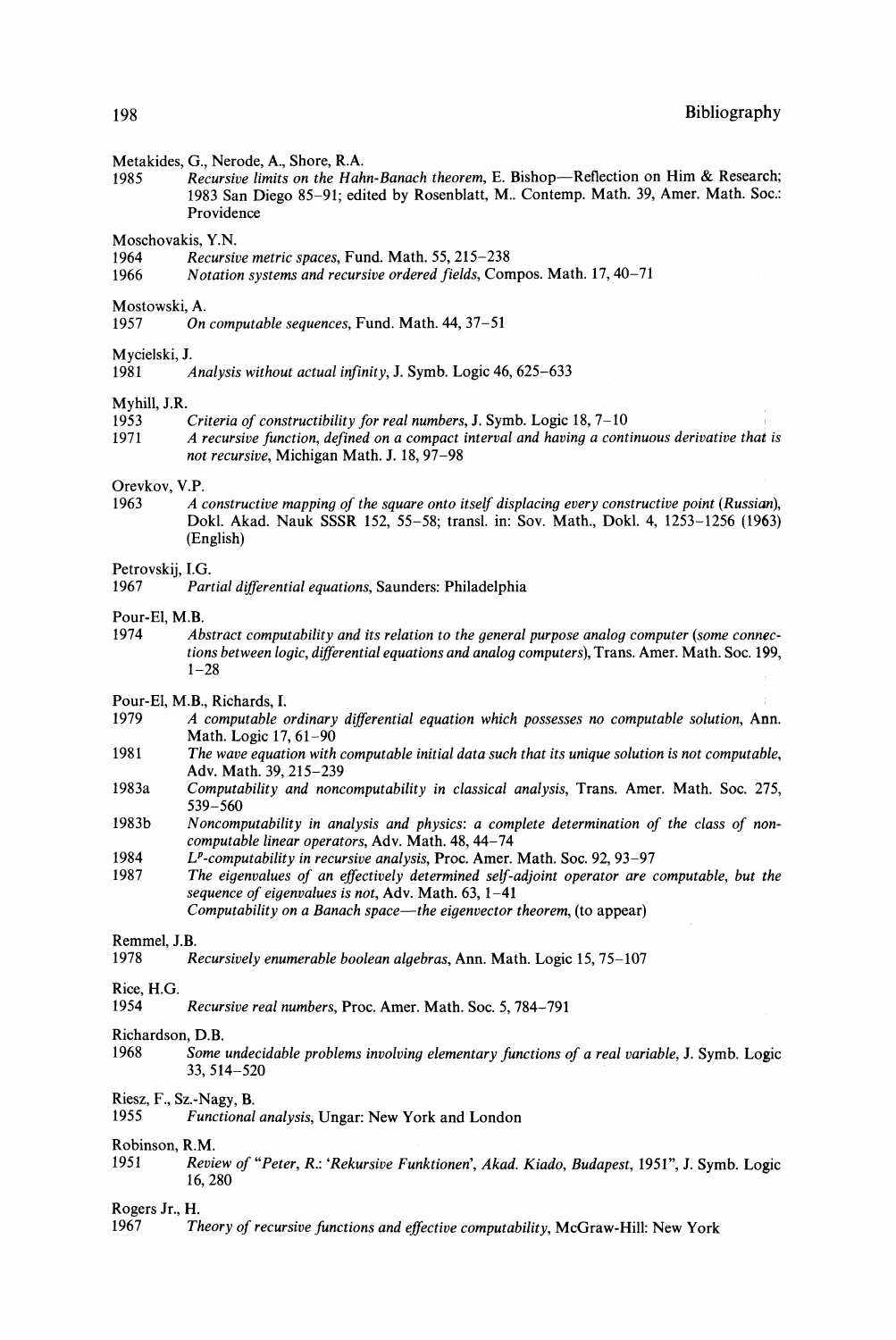# Rosenbloom, P.C.<br>1945 An eler

**1945** *An elementary constructive proof of the fundamental theorem of algebra,* **Amer. Math. Mon.** 52, 562-570

# Rudin, W.

1973 *Real and complex analysis,* McGraw-Hill: New York

# Ščedrov, A.

 $19$  *Differential equations in constructive analysis and in the recursive realizability topos.* J. Pure Appl. Algebra 33, 69-80

## Schütte, K.<br>1977

1977 *Proof theory,* Springer: Heidelberg, New York

### Shanin, N.A.

**1962** *Constructive real numbers and constructive function spaces (Russian),* **Tr. Mat. Inst. Steklov** 67, 15-294; Akad. Nauk SSSR: Moskva; transl.: Amer. Math. Soc: Providence (1968) (English)

## Shepherdson, J.C.<br>1976 On the

- **1976** *On the definition of computable function of a real variable,* **Z. Math. Logik Grundlagen Math.** 22, 391-402
- Shohat, J.A., Tamarkin, J.D.<br>1943 The problem of n
- The problem of moments, Amer. Math. Soc.: Providence

## Simpson, S.G.  $W_1$

**1984** *Which set existence axioms are needed to prove the Cauchy/Peano theorem for ordinary differential equations!,* **J. Symb. Logic 49, 783-802**

# Soare, R.I.

1969 *Recursion theory and Dedekind cuts,* Trans. Amer. Math. Soc. 140, 271-294

**1987** *Recursively enumerable sets and degrees,* **Springer: Heidelberg, New York**

## Specker, E.<br>1949

- **1949** *Nicht konstruktiv beweisbare Sάtze der Analysis,* **J. Symb. Logic 14, 145-158**
- **1959** *Der Satz vom Maximum in der rekursίven Analysis,* **Constructivity in Math.; 1957 Amsterdam** 254-265; edited by Heyting, A. Stud. Logic Found. Math., North Holland: Amsterdam
- **1969** *The fundamental theorem of algebra in recursive analysis,* **Constr. Aspects Fund. Thm. Algeb.;** 1967 Zurich 321-329; edited by Dejon, B., Henrici, P.. Wiley and Sons: New York
- Traub, J.F., Wasilkowski, G.W., Wozniakowski, H.
- Information-based complexity, Academic Press Inc., Boston, New York

## Troelstra, A.S.<br>1969 Pri

- 1969 *Principles of intuitionism,* Springer: Heidelberg, New York
- Troelstra, A.S., Dalen van D. (eds.)
- 1982 *The L.E.J. Brouwer centenary symposium,* Stud. Logic Found. Math. 110, North Holland: Amsterdam

# Tsejtin, G.S.  $1959$

- **1959** *Algorithmic operators in constructive complete separable metric spaces (Russian),* **Dokl. Akad.** Nauk SSSR 128, 49-52
- **1962** *Mean value theorems in constructive analysis (Russian),* **Tr. Mat. Inst. Steklov 67, 362-384;** Akad. Nauk SSSR: Moskva; transl. in: Amer. Math. Soc, Transl., Ser. 2 98, 11-40 (1971) (English)

Tsejtin, G.S., Zaslavskij, I.D.

**1962** *On singular coverings and properties of constructive functions connected with them (Russian),* I Tr. Mat. Inst. Steklov 67,458-502; Akad. Nauk SSSR: Moskva; transl. in: Amer. Math. Soc, Transl., Ser. 2 98, 41-89 (1971) (English)

Turing, A.M.

**1936** *On computable numbers, with an application to the "Entscheidungsproblem",* **Proc London** Math. Soc, Ser. 2 42, 230-265; corr. ibid. 43, 544-546 (1937)